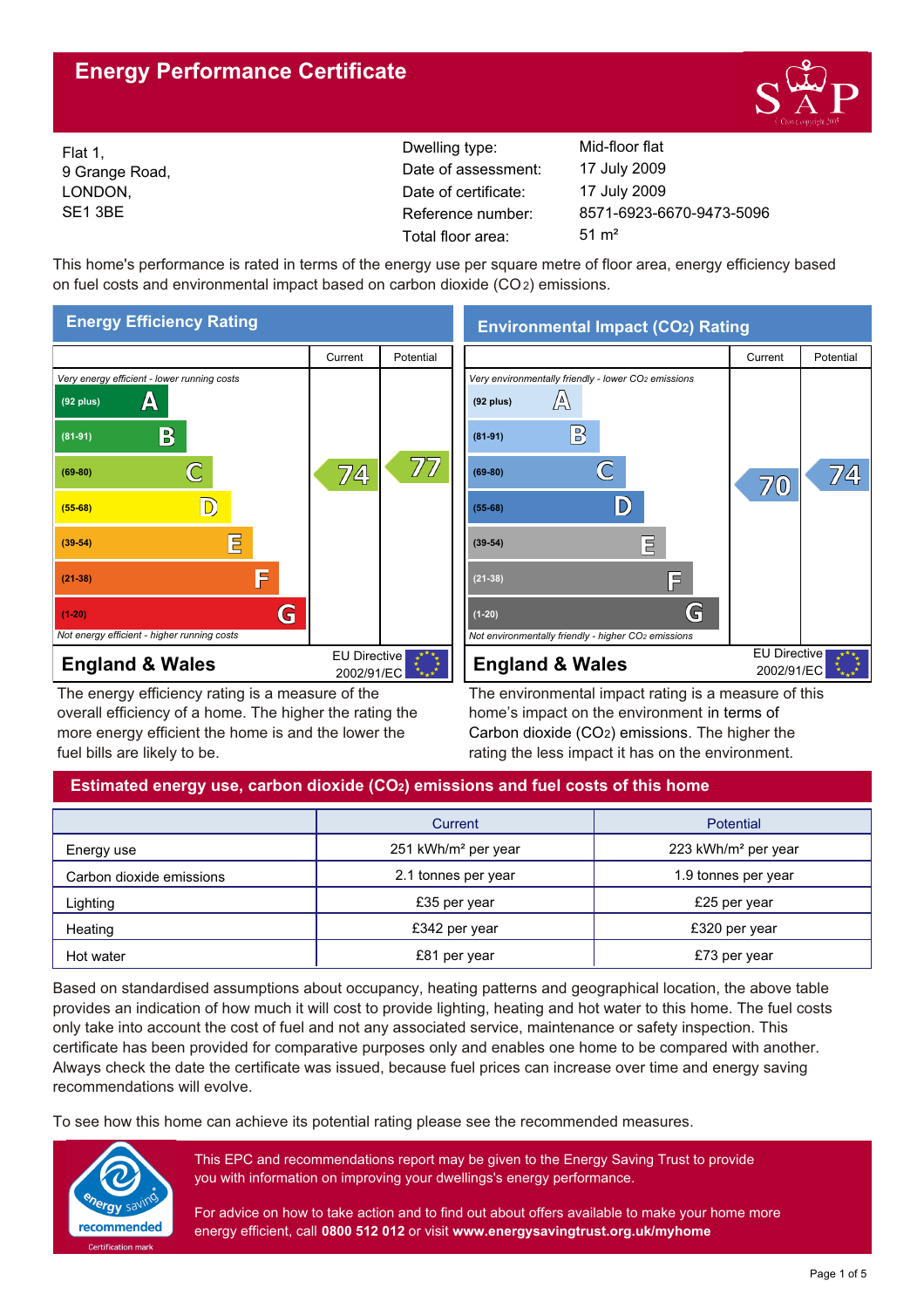### **About this document**

The Energy Performance Certificate for this dwelling was produced following an energy assessment undertaken by a qualified assessor, accredited by Elmhurst Energy Systems Ltd, to a scheme authorised by the Government. This certificate was produced using the RdSAP 2005 assessment methodology and has been produced under the Energy Performance of Buildings (Certificates and Inspections) (England and Wales) Regulations 2007 as amended. A copy of the certificate has been lodged on a national register.

| Assessor's accreditation number: | EES/005080                                     |
|----------------------------------|------------------------------------------------|
| Assessor's name:                 | Ms. Angela Thompson                            |
| Company name/trading name:       | Angela Thompson                                |
| Address:                         | 343 St Mary's Lane, Essex, Upminster, RM14 3HP |
| Phone number:                    | 01708 702297                                   |
| Fax number:                      |                                                |
| E-mail address:                  | green solutions@hotmail.co.uk                  |
| Related party disclosure:        |                                                |

### If you have a complaint or wish to confirm that the certificate is genuine

Details of the assessor and the relevant accreditation scheme are as above. You can get contact details of the accreditation scheme from their website at www.elmhurstenergy.co.uk together with details of their procedures for confirming authenticity of a certificate and for making a complaint.

#### About the building's performance ratings

The ratings on the certificate provide a measure of the building's overall energy efficiency and its environmental impact, calculated in accordance with a national methodology that takes into account factors such as insulation, heating and hot water systems, ventilation and fuels used. The average Energy Efficiency Rating for a dwelling in England and Wales is band E (rating 46).

Not all buildings are used in the same way, so energy ratings use 'standard occupancy' assumptions which may be different from the specific way you use your home. Different methods of calculation are used for homes and for other buildings. Details can be found at www.communities.gov.uk/epbd.

Buildings that are more energy efficient use less energy, save money and help protect the environment. A building with a rating of 100 would cost almost nothing to heat and light and would cause almost no carbon emissions. The potential ratings on the certificate describe how close this building could get to 100 if all the cost effective recommended improvements were implemented.

#### About the impact of buildings on the environment

One of the biggest contributors to global warming is carbon dioxide. The way we use energy in buildings causes emissions of carbon. The energy we use for heating, lighting and power in homes produces over a quarter of the UK's carbon dioxide emissions and other buildings produce a further one-sixth.

The average household causes about 6 tonnes of carbon dioxide every year. Adopting the recommendations in this report can reduce emissions and protect the environment. You could reduce emissions even more by switching to renewable energy sources. In addition there are many simple everyday measures that will save money, improve comfort and reduce the impact on the environment. Some examples are given at the end of this report.

#### Visit the Government's website at www.communities.gov.uk/epbd to:

- Find how to confirm the authenticity of an energy performance certificate
- Find how to make a complaint about a certificate or the assessor who produced it
- Learn more about the national register where this certificate has been lodged the Government is the controller of the data on the register
- Learn more about energy efficiency and reducing energy consumption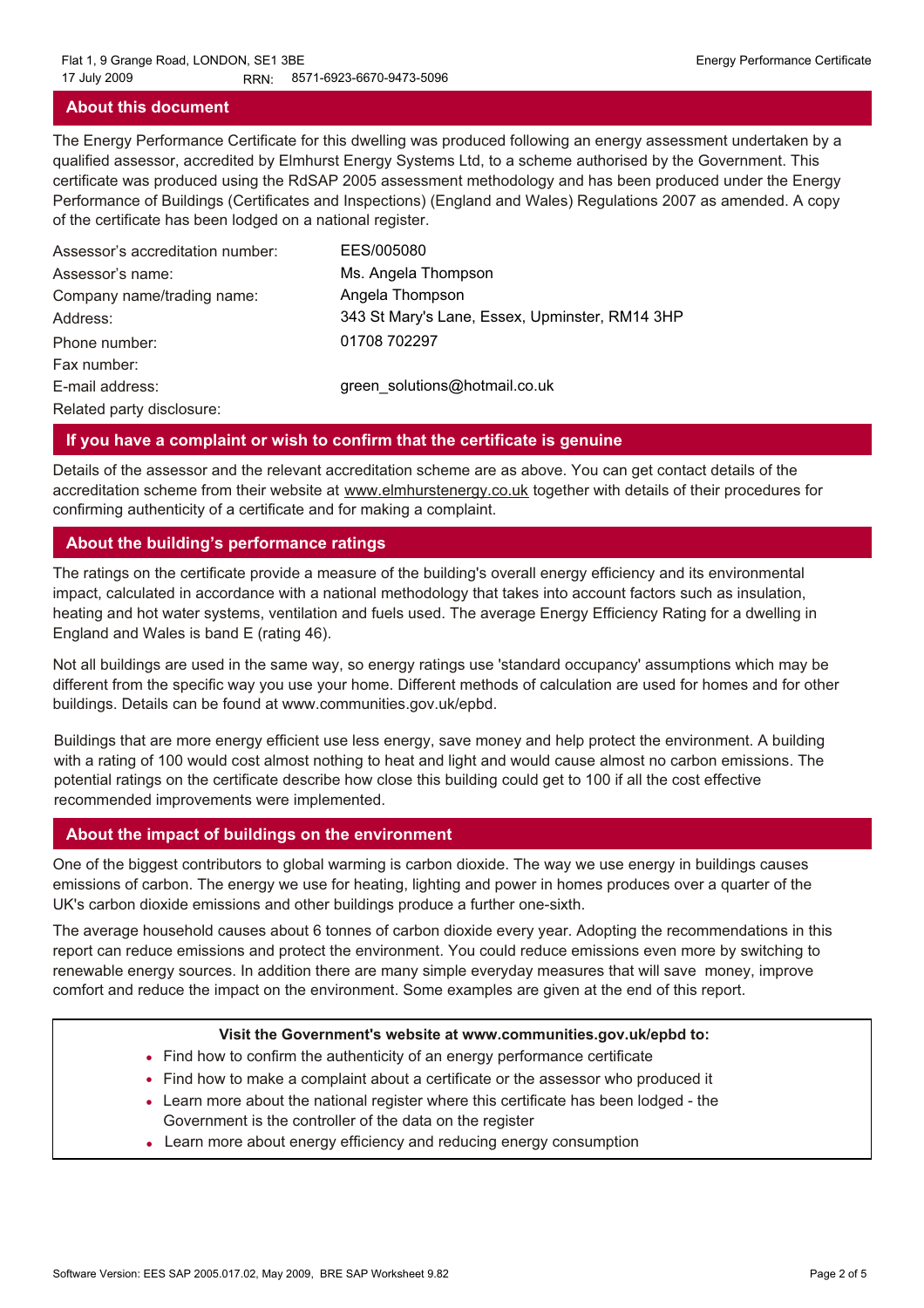# Recommended measures to improve this home's energy performance

Flat 1, 9 Grange Road, LONDON, SE1 3BE

Date of certificate: Reference number: 17 July 2009 8571-6923-6670-9473-5096

## Summary of this home's energy performance related features

The following is an assessment of the key individual elements that have an impact on this home's performance rating. Each element is assessed against the following scale: Very poor / Poor / Average / Good / Very good.

| Elements                                  | Description                                    | Current performance      |                 |
|-------------------------------------------|------------------------------------------------|--------------------------|-----------------|
|                                           |                                                | <b>Energy Efficiency</b> | Environmental   |
| Walls                                     | Solid brick, as built, no insulation (assumed) | Very poor                | Very poor       |
| Roof                                      | (another dwelling above)                       |                          |                 |
| Floor                                     | (other premises below)                         |                          | -               |
| Windows                                   | Single glazed                                  | Very poor                | Very poor       |
| Main heating                              | Boiler and radiators, mains gas                | Good                     | Good            |
| Main heating controls                     | Programmer, room thermostat and TRVs           | Average                  | Average         |
| Secondary heating                         | None                                           |                          |                 |
| Hot water                                 | From main system                               | Good                     | Good            |
| Lighting                                  | Low energy lighting in 60% of fixed outlets    | Good                     | Good            |
| Current energy efficiency rating          |                                                | C <sub>74</sub>          |                 |
| Current environmental impact (CO2) rating |                                                |                          | C <sub>70</sub> |

Low and zero carbon energy sources

None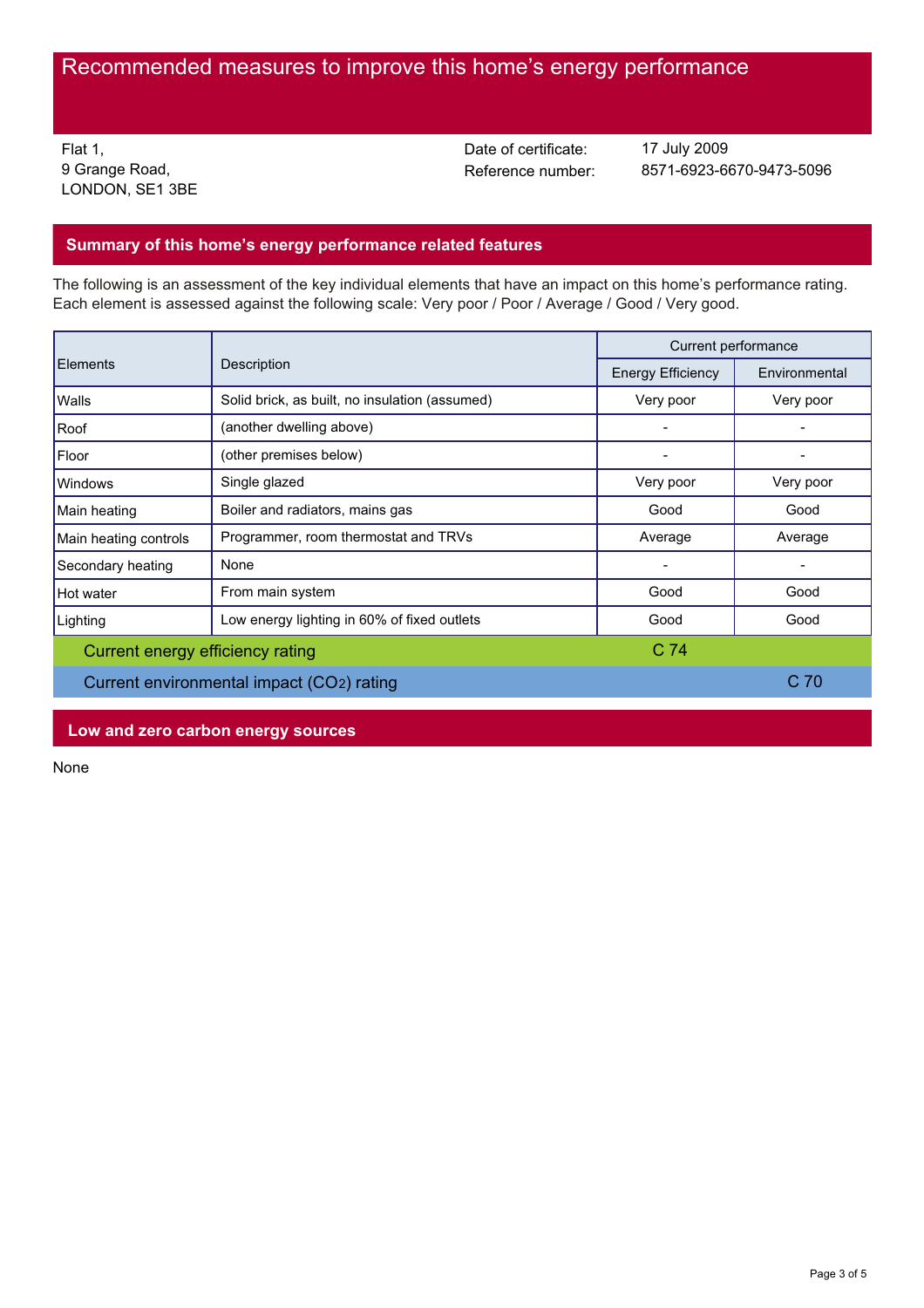## **Recommendations**

The measures below are cost effective. The performance ratings after improvement listed below are cumulative, that is they assume the improvements have been installed in the order that they appear in the table.

|                                                | <b>Typical savings</b> | Performance ratings after improvement |                      |  |  |  |
|------------------------------------------------|------------------------|---------------------------------------|----------------------|--|--|--|
| Lower cost measures (up to £500)               | per year               | Energy efficiency                     | Environmental impact |  |  |  |
| Low energy lighting for all fixed outlets      | £8                     | C 75                                  | C 71                 |  |  |  |
| Sub-total                                      | £8                     |                                       |                      |  |  |  |
| Higher cost measures (over £500)               |                        |                                       |                      |  |  |  |
| 2 Replace boiler with Band A condensing boiler | £32                    | C 77                                  | C <sub>74</sub>      |  |  |  |
| Total                                          | £40                    |                                       |                      |  |  |  |
| Potential energy efficiency rating             |                        | C 77                                  |                      |  |  |  |
| Potential environmental impact (CO2) rating    |                        |                                       | C <sub>74</sub>      |  |  |  |

## Further measures to achieve even higher standards

The further measures listed below should be considered in addition to those already specified if aiming for the highest possible standards for this home. However you should check the conditions in any covenants, planning conditions, warranties or sale contracts.

| 3 50 mm internal or external wall insulation | £65 | B 82        | C 79 |
|----------------------------------------------|-----|-------------|------|
| Enhanced energy efficiency rating            |     | <b>B</b> 82 |      |
| Enhanced environmental impact (CO2) rating   |     |             | C 79 |

Improvements to the energy efficiency and environmental impact ratings will usually be in step with each other. However, they can sometimes diverge because reduced energy costs are not always accompanied by a reduction in carbon dioxide (CO<sub>2</sub>) emissions.